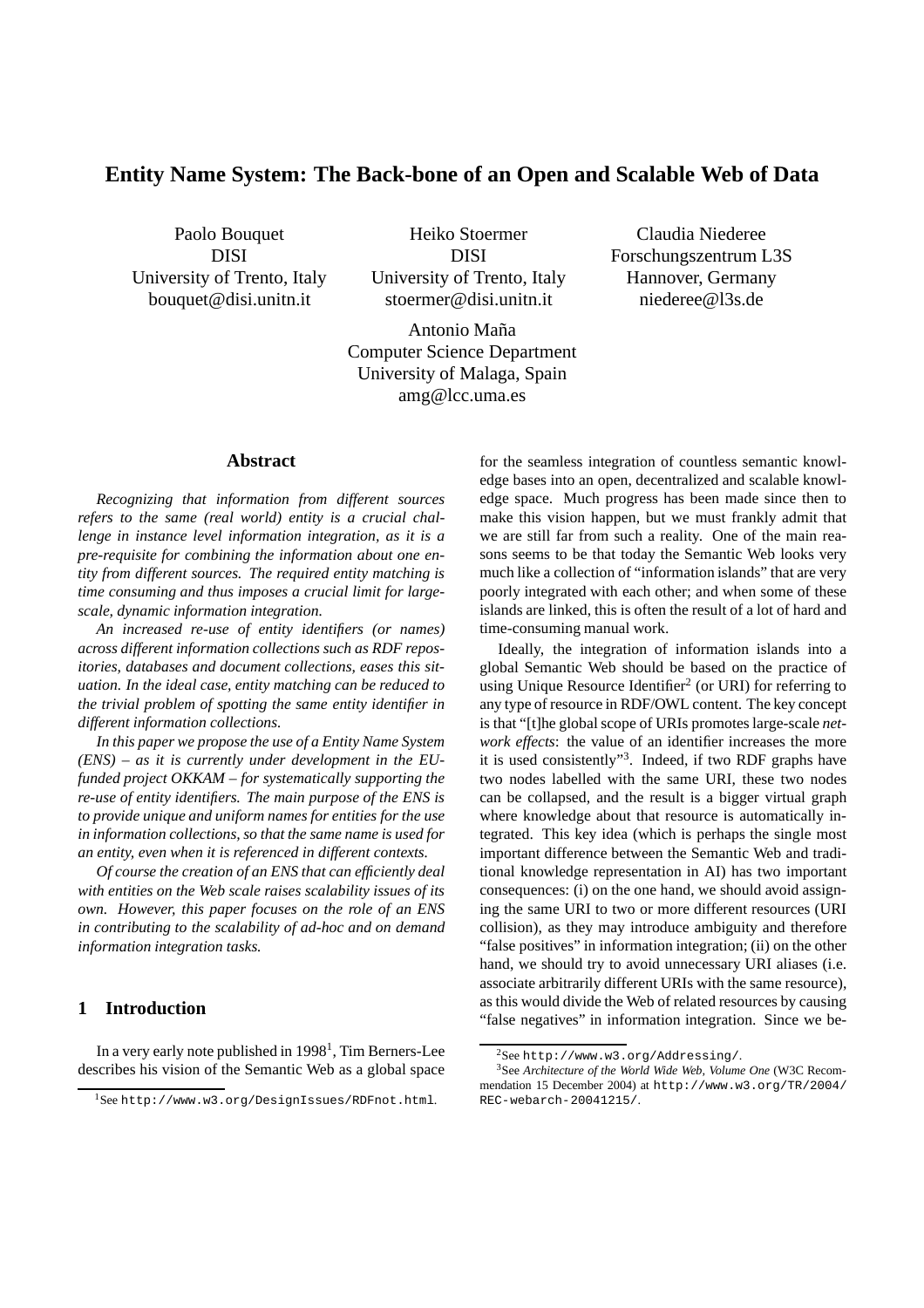lieve that the latter result is by foar more difficult to achieve, in the rest of the paper we will focus mainly on it.

To date, the good practice of associating the same URI with the same resource on the Web is not supported by any large-scale web infrastructure. This means that there is no easy and "standard" way for preventing the creation of URI aliases; as a consequence, a new URI is minted for the same resource any time a statement is made about it in different locations of the Web. This is particularly true for noninformation resources (i.e. resources whose essence is not information<sup>4</sup>), including both universals (like classes and properties in an OWL ontology) and particulars (basically instances – of persons, locations, organizations, etc. – in an OWL knowledge base). This leads to the Semantic Web version of two well known problems in information integration:

- heterogeneity of vocabulary: the same concept (e.g. "person") or property (e.g. "first name") may be referred to through different URIs, and therefore may not be recognized as the same concept or property in two different vocabularies;
- entity recognition: the same real world object (e.g. "Florence") may be assigned different URIs in different RDF repositories, and therefore may not be recognized as the same entity.

While the first issue is widely recognized and investigated<sup>5</sup>, for a long time the second was largely neglected in the Semantic Web community, though it received – and is receving again – a lot of attention in the database community (under the headings of record linkage, data deduplication, entity resolution, etc. [8, 5]). However, this concentration on schema issues looks like a serious strategic mistake. Indeed, without underestimating the role of vocabularies, we think that the Semantic Web will not happen when we will have a large number of interlinked vocabularies, but when we will have a large number of data collections (mainly in the form of RDF repositories) which provide decentralized and independent information about *the same entity*. And the most powerful way for knowing that information is about the same entity is that such an entity is associated with the same URI across these different repositories.

As a possible solution to this situation, in this paper we present the concept of the **Entity Name System** (ENS), a web-scale infrastructure for supporting the reuse of preexisting URIs for any type of entity across decentralized and independent RDF repositories. We will argue that the

ENS can become the backbone of the Semantic Web, as it provides an infrastructure for the creation of RDF content which can be easily integrated via simple graph merging (i.e. without any preliminary step of "entity matching" to determine whether two URIs refer to the same world object).

The rest of the paper is structured as follows. Section 3 discusses the role of entity identifier re-use for instance level information integration and its impact on scalability in more detail and presents exemplary applications of our approach. In section 2 the OKKAM approach to entity identifier management and the architecture of the planned ENS is discussed. Issues to be considered in realizing an ENS are discussed in section 3. Our approach is related to other work in the area entity identifier management in section 4. Finally, the paper concludes with a summary and ideas for future work in section 5.

#### **2 OKKAM Approach and Architecture**

The key idea behind the proposal of an ENS is that the Semantic Web can become an open and scalable space for publishing knowledge (in the form of RDF data) only if there will be a reliable (and trustworthy) support for the reuse of URIs. Therefore, at a very general level, the core functionality of the ENS can be characterized as follows: given any representation of an entity (e.g. a bag of keywords, a paragraph of text, a collection of key-value pairs, a graphical depiction, and so on), decide if a URI for this entity is already available in an entity repository (using some method(s) for *entity matching*); if it is, then the ENS will return its URI (or at least a ranked list of candidates), otherwise it will issue a new URI which will be stored in the ENS repository.

To achieve this result, a lot of technical and nontechnical issues must be addressed. In this section propose a concrete architecture for implementing the ENS on the Web; in the next section, we will discuss some of the corresponding issues.

#### 2.1 ENS: the OKKAM approach

As we have argued in [2], issues of entity identification are optimally solved a-priori, across data sources and formats. Instead of creating RDF repositories in which the same real-world entity is denoted by two or more different URIs, and then trying to reconcile these URIs, we should aim at enabling any application which produces RDF content to reuse a globally unique URI for that resource from the outset.

The positive effects are evident. Instead of using one of the many possible names for an entity<sup>6</sup>, a uniform elec-

<sup>4</sup>See http://www.w3.org/TR/2004/ REC-webarch-20041215/#identification.

<sup>5</sup>See e.g. [6] for a recent survey of approaches and tools for schemalevel alignment of ontologies.

<sup>6</sup>The interested reader is referred to the seminal philosophical discourse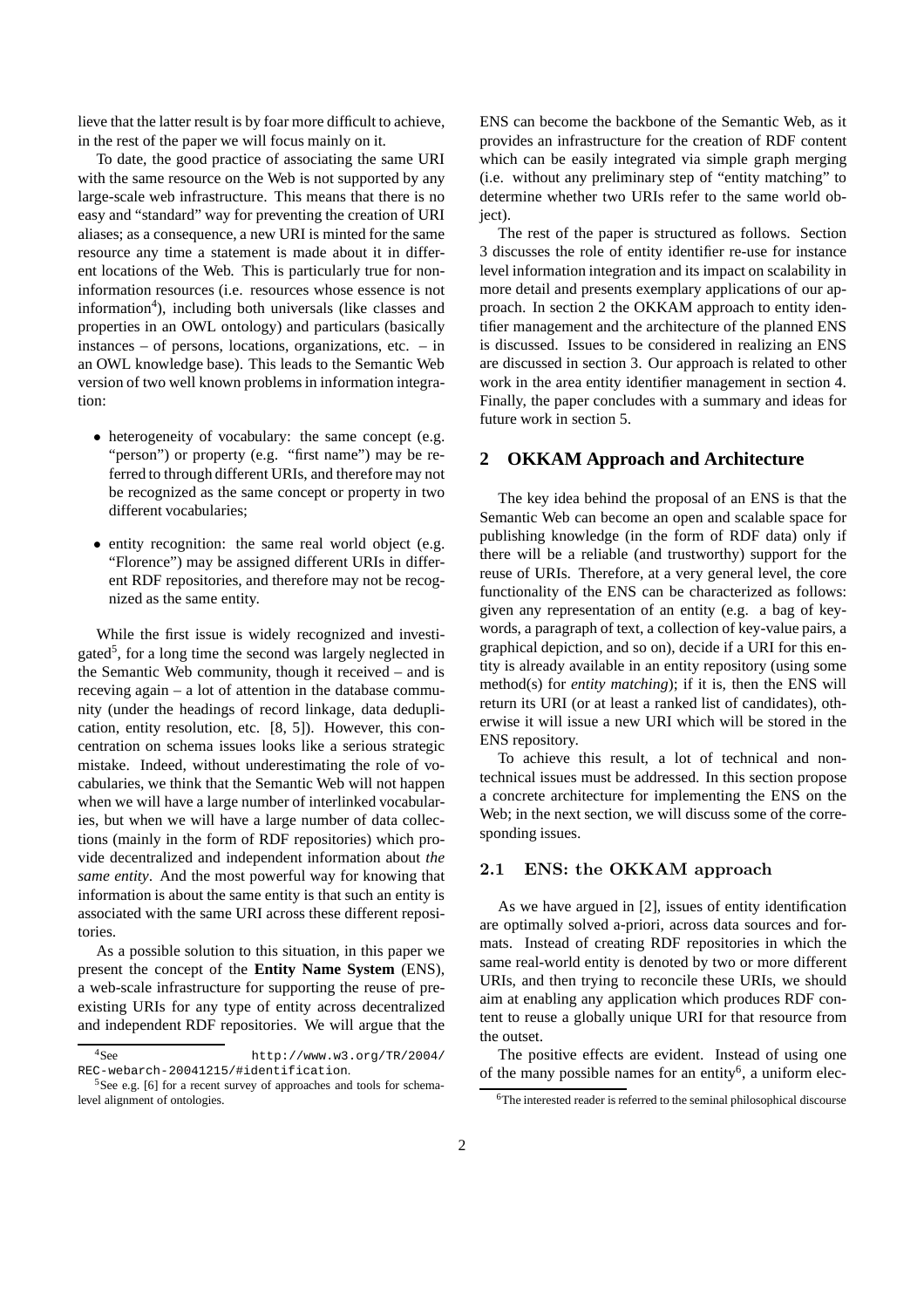tronic surrogate is used. The local effect within a single system is that ambiguities of references to entities in metadata can be eliminated to the largest part already at creation time. The global effect is that: (i) information integration is largely reduced to schema level integration, as entity identifiers provide large parts of data-level integration for free (besides dealing with conflicting and redundant data in different collections), and (ii) completely new hyper-structures are possible that link between different entities and between artifacts and entities via the shared entity identifiers.

Optimally, such a global identifier for every entity referenced in a data source is used throughout *all* records/terms/statements that refer to this entity, in every data source referring to this entity, and in (external) content such as websites or other documents. This leads to the possibility to relate and integrate – without additional efforts – textual and multimedial content referring to a specific entity. This becomes more and more relevant taking into consideration the fast pace of development in multimedia libraries, as can be seen in current services such as YouTube<sup>7</sup> or Flickr<sup>8</sup>.

As a consequence, the adoption of such an approach can facilitate the realization of many more advanced services and enable various innovative "entity-centric" applications, i.e. applications that are centered around the notion of an entity.

### 2.2 The OKKAM Entity Name System Architecture

In OKKAM, the ENS is implemented as a federated architecture, which is illustrated in Fig. 1. Each node in the cloud labelled OKKAM*PUBLIC* is internally organized according the architecture depicted in Fig. 2 and described in full detail in [13]. Additionally, the architecture foresees what we call a *local node*, which is a smaller-scale OKKAM node with the additional functionality that makes it operate like a caching proxy. This private node is meant for use cases where institutions have to manage entities (or information that characterizes entities) which need to be physically stored on the institution's infrastructure. Such a local node can accomodate highly sensitive information, or simply allow for cases where vast amounts of entities have to be managed which are only of interest inside the institution and would thus represent "pollution" of the public global service.

The prototype which is currently under developmend is the third evolution of an ENS since it was first presented [3] and subsequently implemented as a single node, analyzed and used in experiments [13]. The aim of this new prototype to be finished in 2008 is to provide a more complete set of distributed ENS functionality, an adaptive matching layer, and vastly improved storage.



#### **Figure 1. Global, distributed architecture of the OKKAM ENS**

What is illustrated in Fig. 1 is a distributed system that is fully in line with the distributed nature of the (Semantic) Web. The identifiers that OKKAM issues are *absolute URIs* in the sense of RFC3986 [1], which makes them viable global identifiers for use in all current Semantic Web data sources; they furthermore are valid UUIDs, i.e. identifiers that guarantee uniqueness across space and time<sup>9</sup>, which prevents accidental generation of duplicates and thus also enables their use as primary keys e.g. in relational data sources (i.e. avoiding URI collision).

It is important to note that what we are propagating is an *entity-centric* approach, not an ENS-centric approach; this means, for example, that data sources which have issued their entities with OKKAM identifiers will continue to be integratable on the entity level, disregarding the existance or availability of an ENS server.

about naming by Saul Kripke [10].

<sup>7</sup>http://www.youtube.com

<sup>8</sup>http://www.flickr.com

 $9$ See http://java.sun.com/j2se/1.5.0/docs/api/ java/util/UUID.html for details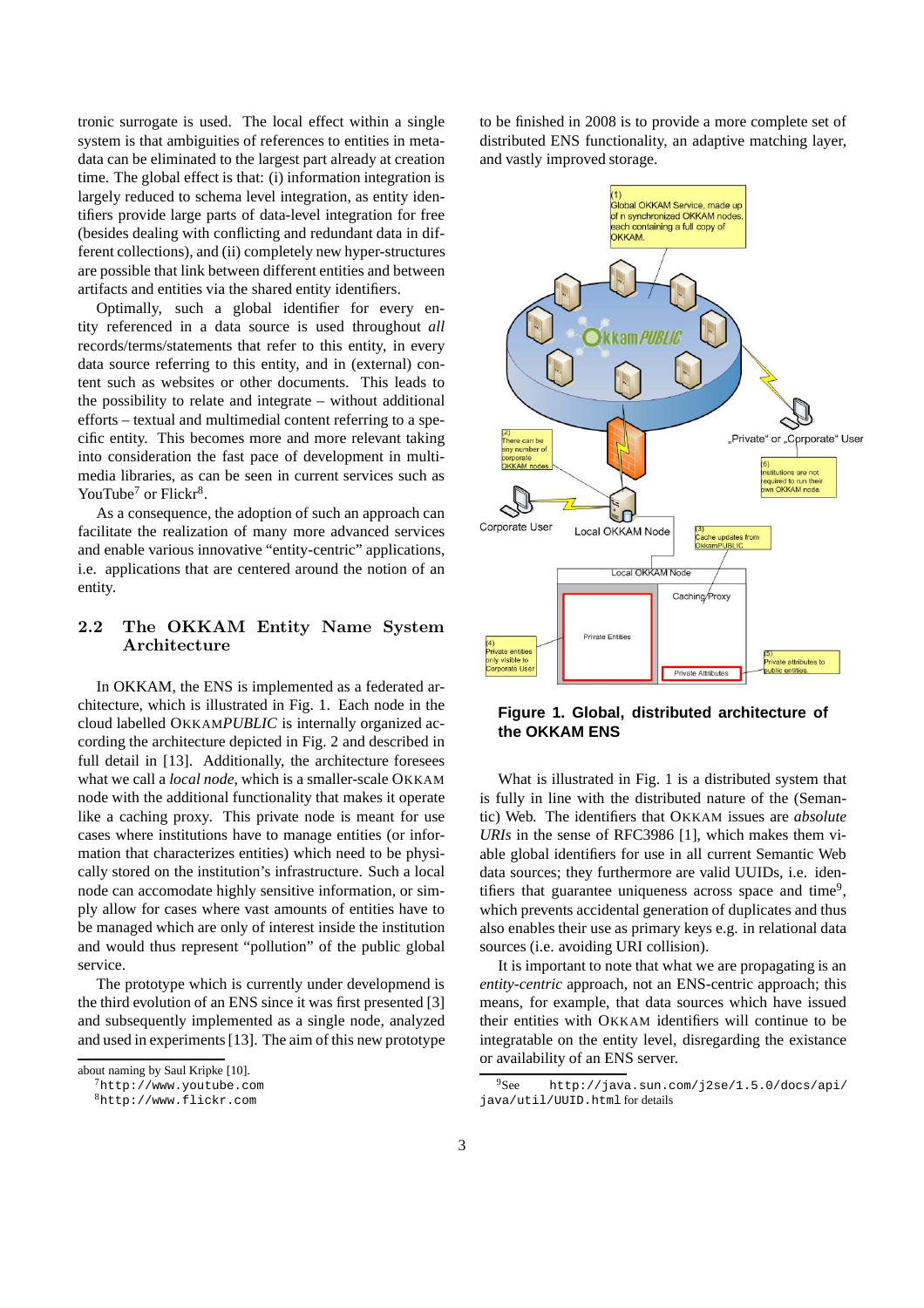

**Figure 2. One node of the public OKKAM infrastructure**

## **3 Issues in Scalable, Entity-centric Information Integration**

### 3.1 Dealing with Entity Types

The type of an entity and a possibly associated schema for its representation (description) raise further issues to be considered in the creation of an EI Management solution. This becomes relevant if EI Management is to be implemented for more than one type of entity.

An entity repository with a strong notion of typing is expected to increase efficiency and effectiveness of entity identifier retrieval, because entities can be managed in virtually or physically separate repositories according to their types, and type-specific matching approaches can be implemented. This raises the challenge of finding the right granularity and the right set of types for organizing the repositories. Furthermore, the selected grouping of entities into types has to be agreed within the community (e.g., bridging differences in conceptualization, naming). A promising starting point for this is a set of top level types such as "person", "organization", and "event", as they can be found as top level classes in some Upper Level Ontologies (e.g., SUMO [12], DOLCE [7]). A second obstacle in entity typing in EI Management is that the information provided by the user of the EI Management may –in some cases– not be sufficient to decide about the type of the searched entity. Here, it has to be considered that the "user" might as well be another application, which makes it far more complex to request further clarifying information from this "user", when required.

An alternative, more flexible solution with respect to typing, is to manage all entity representations together and keep available type information as links, e.g., to ontologies, or other schemata. This avoids the need for an apriori agreement on a set of entity types and copes with the cases where there is not enough information to determine it. However, it is foreseen that entity identity decisions become more complex and less efficient in this case.

In our solution we will start with the "top level types" solution sketched above.

A second, although related topic, is the use of schemata for the representation of the entities. For the EI Management solution it would be easiest to have a fixed schema for the description of every type of entity and to also use this schema when issuing identifier requests. Since it is not the idea of the EI Management to collect as much information as possible about each entity, this schema should include the attributes that are most adequate for the identification of the respective entity. However, we expect the EI Management to operate in a highly heterogeneous setting, which requires more flexibility with respect to the representation schema. For the usability in different situations it would be best to enable the user to use the attributes he has at hand for querying the entity repository (following the respective local schema, e.g., the employed metadata schema).

We will experiment in our solution with a two level approach. On the lower level (storage and matching candidate retrieval) we will make use of a core schema for every entity type to enable very efficient and scalable solutions. This schema will be dynamically adapted, based on data learned from the usage of the entity repository<sup>10</sup>. This will enable efficient retrieval of matching candidates. On the higher level, we will cope with the translation of incoming queries into core schema requests (schema mapping) as well as with analyzing the matching candidates returned by the lower level. The higher level will have much more flexible notion of schema and will also support the more user-friendly solution of using local schema information.

#### 3.2 Repository Maintenance

The core EI management functionality has been sketched above (entity identity decisions, issuing entity identifiers, managing entity identifiers and entity representations). The purpose of entity representation is to enable entity identity decisions. An initial representation is created when the entity identifier is issued from the information that was provided as part of the respective request. For the update and extension of the information managed for the individual

<sup>10</sup>Such a solution also has implications for the entity repository maintenance processes.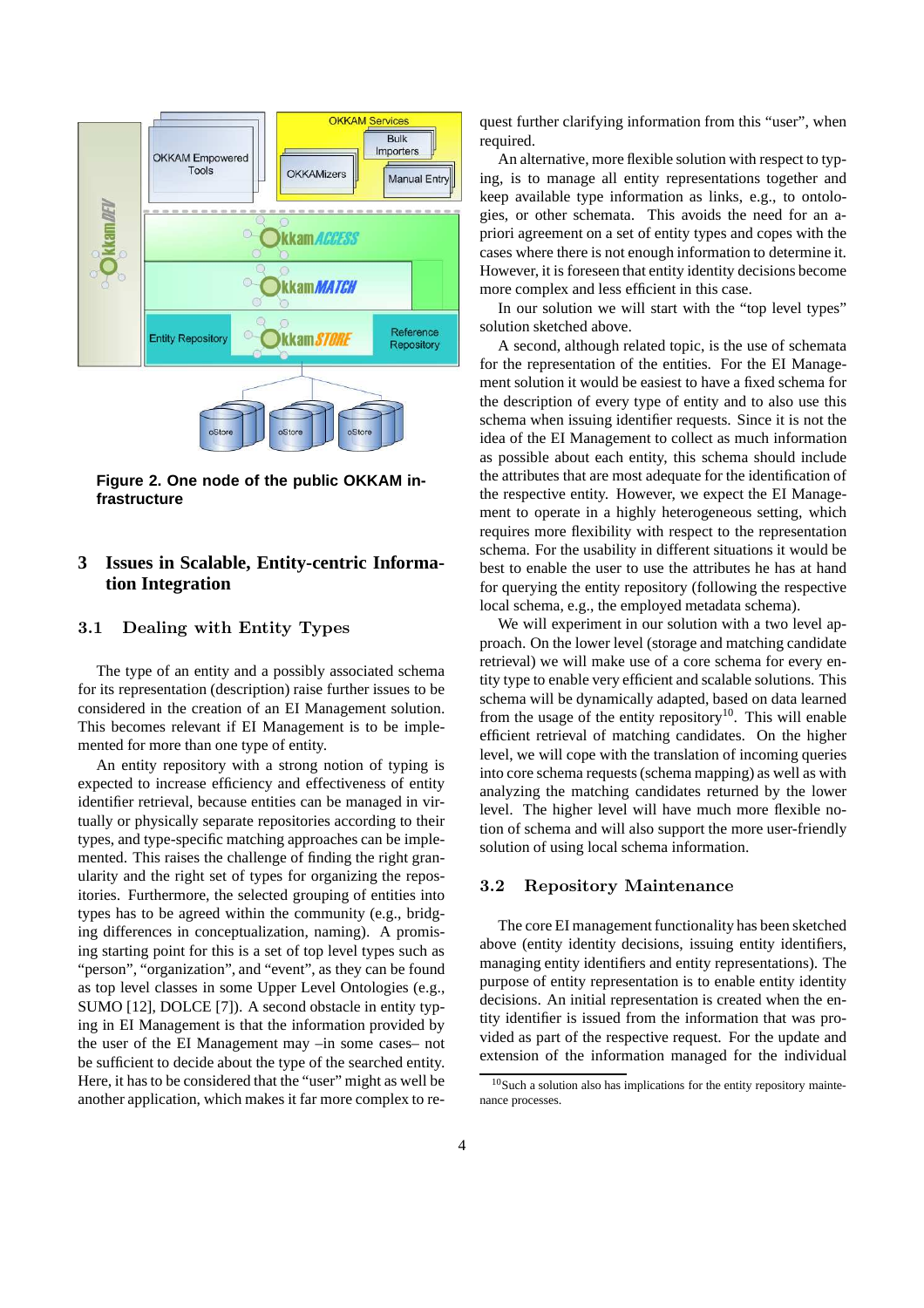entities, we foresee the following processes: a) collection of information that is provided when further requests for the same entity are encountered (using different information about the entity, b) analysis of the usefulness of the stored entity information, c) consideration of the age of the considered information, and d) (only in rare cases) manual change of entity information via adequate user interfaces. The methods that will be developed for entity representation update and extension based on a), b) and c) are part of the repository maintenance processes, which have the goal to maintain the quality of the repository on the long run.

Furthermore, repository maintenance processes include repository purging. Incrementally, entity representations will change, which means that the setting in which an entity identity decision has been originally taken changes as well. This suggests that it makes sense to revisit such decisions as part of what we call a repository purging process. Such a process revisits identity decisions, i.e. it checks if given the current status of information in the repository entity matching would still support the same entity identity decisions. As a result of such a process it might be detected that two entity representations (with separate identifiers) actually refer to the same entity requiring corrective actions (a complete revision of the original decision is not possible since both identifiers might already be in use outside the EIM system). The process might also detect evidences for the fact that two real world entities have been by mistake or lack of sufficient information been marked as identical. The revision of earlier entity identity decisions of course has an impact on the identifiers already issued by the repository. As a basic principle we foresee that identifiers are never deleted (besides in exceptional cases). Thus an equivalence statement will be added which couples the two entity representations.

The revision of identity decisions does not only have impact on the repository, but also on the users of the entity identifiers. Thus, it has to be considered whether it makes sense to provide an option to inform the users of the respective entity identifiers about the change. This will depend on the required effort for enabling this (e.g., the number of users) and the desired degree of autonomy and independence between the repository and the identifier users.

#### 3.3 Trust, Privacy and Ownership

Systems as the one proposed in this paper frequently contain objects with heterogeneous security and privacy requirements, depending on the application scenario, that pose important challenges on the underlying access control and security mechanisms.

In fact, it follows the paradigm of a distributed, heterogeneous and large-scale system with highly dynamic security requirements, a large number of users and very crucial security and privacy requirements. In particular, the need for the EI Management to be very open, the vast variety of applications that can be supported by the presented services, and the nature of the information stored in the Entity Repository, together with the possibilities for misuse that the existence of such a repository creates, require the design and development of very flexible security mechanisms [15].

One of the main pillars of these security mechanisms is access control (supported by identification and authorization). Paradoxically, access control in distributed systems often relies on centralized security administration. Centralized control has obvious but important disadvantages: (i) the control point represents a weak spot for security attacks and fault tolerance, (ii) it reduces system performance because it introduces a bottleneck for request handling, and (iii) it usually enforces homogeneous access control schemes that do not fit naturally in heterogeneous user groups and organizations.

On the other hand, systems for distributed security administration still have open problems. Solutions proposed so far do not provide the flexibility and manageability required. Several access control models have been introduced in the literature to fit different access control scenarios and requirements. Some schemes have also tried to integrate different models in a unified framework. These approaches represent significant advances over traditional single-policy systems but, unfortunately, are still constrained by the underlying models and do not provide the necessary flexibility.

We believe that a more general approach is needed in order to be used in these new environments and in particular in the one presented in this paper. For example, in the referred situations, groups are an artificial substitute for a more general tool: the attribute. In fact, groups are usually defined based on the values of some specific attributes (employer, position, access level, etc). Some attributes are even built into most of the access control models [14]. Similarly is the case of the user element; the identity is just one of the most useful attributes, but it is not necessary in all scenarios and, therefore, it should not be a built-in component of a general model.

Finally, in distributed computing environments, there are many different situations where it is desirable that the owner of each resource is able to retain the control over it and to change the access policy dynamically and transparently regardless of the location where the resource is stored. This property is called originator-retained-control [11]. Ownership in an EIM system is however not precisely related to an entity as a whole: in such a collaborative environment also individual pieces of information about an entity (such as an individual descriptive label) could be considered objects that underlie ownership. Thus, it is necessary to establish models that operate on a very fine-grained level of detail.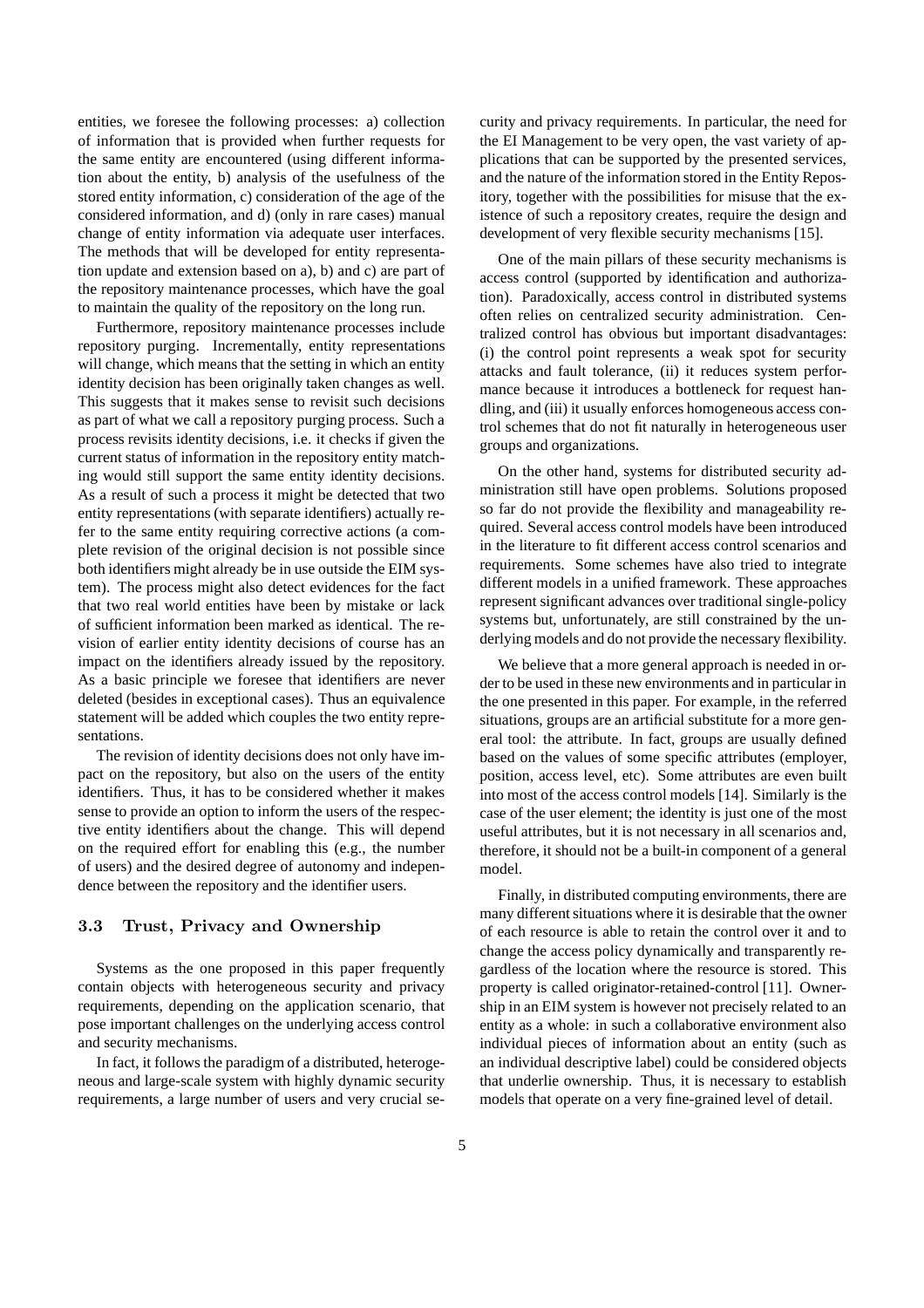#### 3.4 Scalability

Scalability in the context of this paper can be viewed from at least two perspectives:

- 1. Bringing the Semantic Web to a scale comparable to that of the WWW today, and
- 2. evaluating the scalability issues of an ENS itself.

While the first has been illustrated in the introduction, with the claim that one crucial factor of scaling the Semantic Web is to minimize proliferation of entity identifiers and the resulting matching effort, in this section we want to look at the second issue.

It is clear that a global system for entity identifier management faces considerable challenges with respect to scalability. At first, it might appear that the performance and scalability required to provide such a service is immense, and indeed, they can not be ignored. However, three main use-cases can be identified which affect the system in different ways, and are expected to keep scalability demands manageable. We will try to relate to statistics known about the popular Wikipedia system<sup>11</sup> for comparison, which serves a rough average of <sup>30</sup>, <sup>000</sup> document requests per  $second<sup>12</sup>$ .

- **Creation of new entity identifiers.** This use-case is obviously a demanding one, as it causes write access to the underlying data storage which is inherently costly. The question is how many new entries are going to be published per second, and the answer is not easily quantifiable. As a starting point, let us consider creating an identifier for every person on the planet<sup>13</sup>. If we assume an unrealistically great success of the approach, within one week we would create 6.6 billion entries. resulting in a load of about <sup>11</sup>, <sup>000</sup> requests per second which should be in a manageable range for modern cluster architectures. We believe this to be an exaggerated example, because many of the "typical" types of entities (people, locations, etc.) have a rather high number to begin with, but do not show explosive and unmanageable growth rates.
- **Entity search.** Search on a massive amount of records or documents is not a new problem, and solutions have been evolving from research projects to commercial products. Large players in search technology are impressively demonstrating what already today is feasible. Wikipedia – even being a non-profit organization

with somewhat limited resources – manage to serve <sup>30</sup>, <sup>000</sup> document requests *per second*. We believe that by deploying a highly optimized storage and query infrastructure which advances the state of the art in information retrieval and high-performance matching it is possible to deal with the amount of queries that are to be expected.

#### **Usage of entity identifiers for information integration.**

It is important to point out that the use of a centrally issued entity identifiers in metadata records, but also during information integration processes, does not cause any processing load on the EI Management system. Once such an identifier is stored in a metadata record, it "leaves" the context of the management system and becomes an independent datum that can serve by itself, and without any backing of the management system, as a pivot or anchor for information integration. An integration process that relies on entity identifiers as pivots is thus outside the scope of this scalability discussion, as it does not lead to read or write request in the system.

We are aware of the great importance of the scalability aspect, but also believe that the points above help clarify where the real challenges lie. Additionally, we think that the efforts described in Section 5 about future work will credibly illustrate that we are not basing our work on unrealistic assumptions.

## **4 Related Work and Projects**

There are currently two major approaches which can be considered relevant for the topic described in this paper.

The first is the *Linking Open Data Initiative*<sup>14</sup>, which has the goal to "connect related data that wasn't previously linked". The main approach pursued by the initiative is to establish owl:sameAs statements between resources in RDF. While the community has made a huge effort to link a significant amount of data, their approach depends on specialized, data source-dependent heuristics<sup>15</sup> to establish the  $\text{owl}:$  sameAs statements between resources, and it requires the statements to be *stored* somewhere, along with the data. As we said in the introduction our main concerns with this approach (without the ENS) are the following: first, in most Web scenarios, we don't see standard web users making an effort to create owl:SameAs statements for their data; second, an error in an identity statement might have long ramifications on the entire Web of Data;

<sup>11</sup>http://en.wikipedia.org/wiki/Wikipedia: Statistics

<sup>12</sup>http://hemlock.knams.wikimedia.org/˜leon/ stats/reqstats/reqstats-yearly.png

<sup>&</sup>lt;sup>13</sup>The world population is at an estimated 6.6 billion in February 2008, according to the U.S. Census Bureau(http://www.census.gov/ ipc/www/idb/worldpopinfo.html)

<sup>14</sup>http://esw.w3.org/topic/SweoIG/TaskForces/ CommunityProjects/LinkingOpenData

<sup>15</sup>http://esw.w3.org/topic/TaskForces/ CommunityProjects/LinkingOpenData/

EquivalenceMining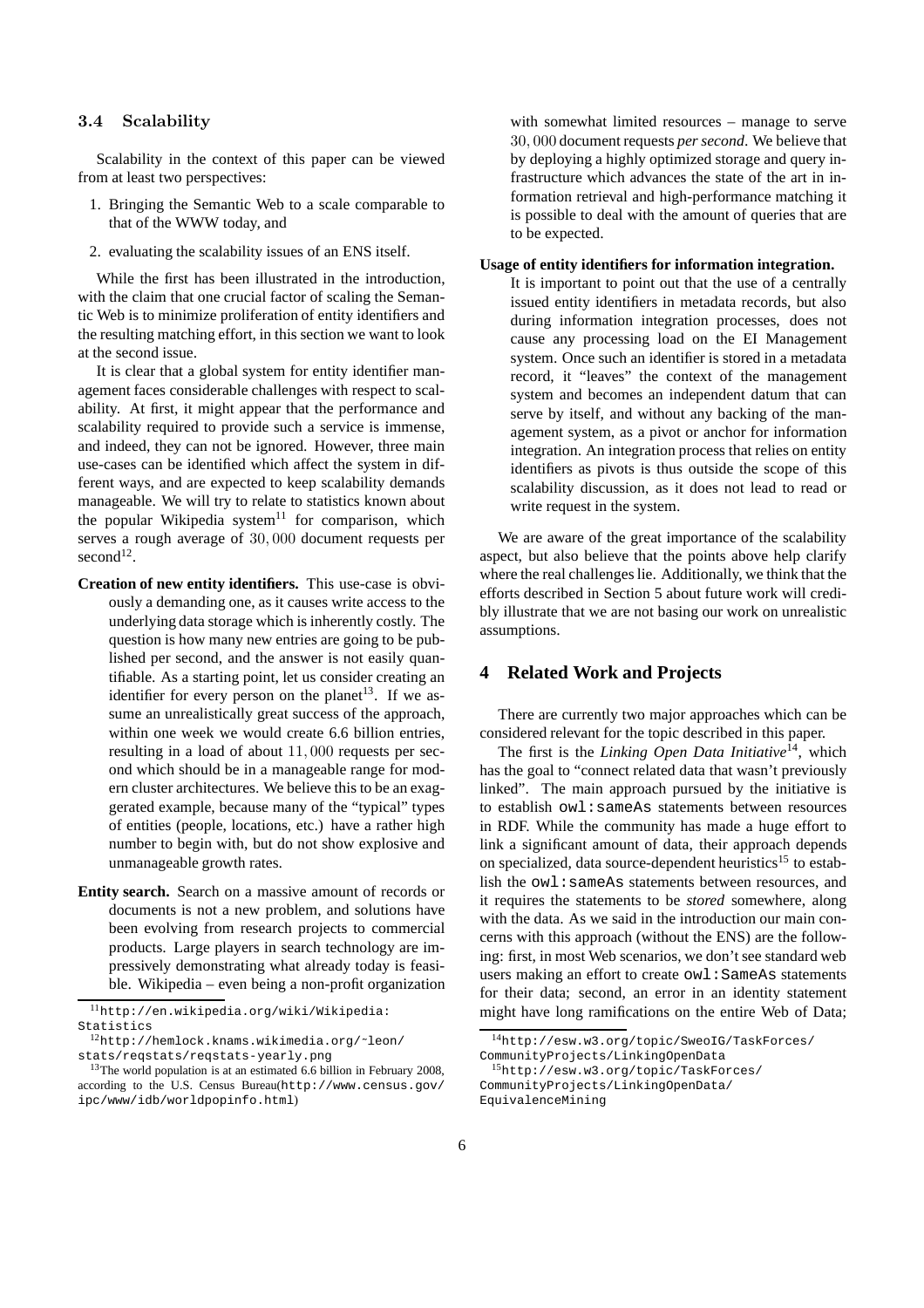finally, reasoning over massive numbers of  $\text{owl}:$  sameAs statements in distributed ontologies is computationally a complex and highly expensive task, which may lead to the conclusion that these linked data are more suitable for *browsing* than for reasoning or querying, and thus do not fully attempt to realize the vision of the Semantic Web as a large, distributed knowledge base.

The second is presented in Jaffri et al. [9]. In their work resulting from the ReSIST project, these authors recently came to a conclusion similar to the the one we had already expressed in [3, 4], namely that the problem of proliferation of identifiers and the resulting coreference issues should be addressed on an infrastructural level. As a solution, they propose what they call a *Consistent Reference Service*. While we share this general view, their point about URI potentially changing "meaning" depending on the context in which they are used, is philosophically disputable: the fact that several entities might be *named* in the same way ("Spain" the football team, "Spain" the geographic location) must not lead to the conclusion that they can be considered *the same* unter certain circumstances<sup>16</sup>. Furthermore, their implementation of "coreference bundles" which establish identity between entitites, are in fact very similar to a collection of owl:sameAs statements, that we discussed above.

## **5 Conclusions and Future Work**

Of course there are various challenges to be solved and methods to be developed for making scalable, entity-aware information integration a reality. This especially refers to the creation of a flexible, efficient and scalable ENS. We will address these challenges in the next versions of the ENS, where the special focus of the next version will be on the following aspects:

- Advanced entity matching methods that can deal with highly heterogeneous entity description schemata: the entity identifier management system has to be able to decide whether an ID already exists, given the information a user or application presents to the system. The type of presented information as well as the type of considered entity may vary widely.
- Development of a well-defined model of "entity" and "entity identity": sound foundations are required as a basis for decision making on identity within the system, e.g. for adequately resolving situations where entities are variants, parts, versions of each other.
- An approach and methods for the management of the entity lifecycle: since it is a requirement that entity

IDs persist for a very long time in the system, methods are required for dealing with evolving the contents and relevance of entity information, rules for deletion and update, methods for merging entity IDs, etc., which we summarize under the term *entity lifecycle management*.

In addition to these research challenges there are also further technical and organizational challenges to be resolved. This includes creating an sufficiently large initial population of the entity repository to make it attractive for adopters (and fostering global identifier re-use). For the same purpose, it is also important to create some attractive entity-centric applications and to establish flexible relationships with other identifier management solutions.

#### **6 Acknowledgements**

This work is partially supported by the by the FP7 EU Large-scale Integrating Project **OKKAM – Enabling a Web of Entities** (contract no. ICT-215032). For more details, visit http://fp7.okkam.org.

#### **References**

- [1] T. Berners-Lee, R. Fielding, and L. Masinter. *RFC 3986: Uniform Resource Identifier (URI): Generic Syntax*. IETF (Internet Engineering Task Force), 2005. http://www. gbiv.com/protocols/uri/rfc/rfc3986.html.
- [2] P. Bouquet, H. Stoermer, and B. Bazzanella. An Entity Naming System for the Semantic Web. In *Proceedings of the 5th European Semantic Web Conference (ESWC2008)*, LNCS, 2008. to appear.
- [3] P. Bouquet, H. Stoermer, and D. Giacomuzzi. OKKAM: Enabling a Web of Entities. In *i3: Identity, Identifiers, Identification. Proceedings of the WWW2007 Workshop on Entity-Centric Approaches to Information and Knowledge Management on the Web, Banff, Canada, May 8, 2007.*, CEUR Workshop Proceedings, ISSN 1613-0073, May 2007. online http://CEUR-WS.org/Vol-249/submission 150.pdf.
- [4] P. Bouquet, H. Stoermer, M. Mancioppi, and D. Giacomuzzi. OkkaM: Towards a Solution to the "Identity Crisis" on the Semantic Web. In *Proceedings of SWAP 2006, the 3rd Italian Semantic Web Workshop, Pisa, Italy, December 18- 20, 2006. CEUR Workshop Proceedings, ISSN 1613-0073, online http://ceur-ws.org/Vol-201/33.pdf*, December 2006.
- [5] A. K. Elmagarmid, P. G. Ipeirotis, and V. S. Verykios. Duplicate record detection: A survey. *IEEE Trans. Knowl. Data Eng.*, 19(1):1–16, 2007.
- [6] J. Euzenat and P. Shvaiko. *Ontology matching*. Springer-Verlag, Heidelberg (DE), 2007.
- [7] A. Gangemi, N. Guarino, C. Masolo, A. Oltramari, and L. Schneider. Sweetening ontologies with dolce. In *EKAW '02: Proceedings of the 13th International Conference on Knowledge Engineering and Knowledge Management. Ontologies and the Semantic Web*, pages 166–181, London, UK, 2002. Springer-Verlag.

<sup>16</sup>see e.g. Kripke [10]